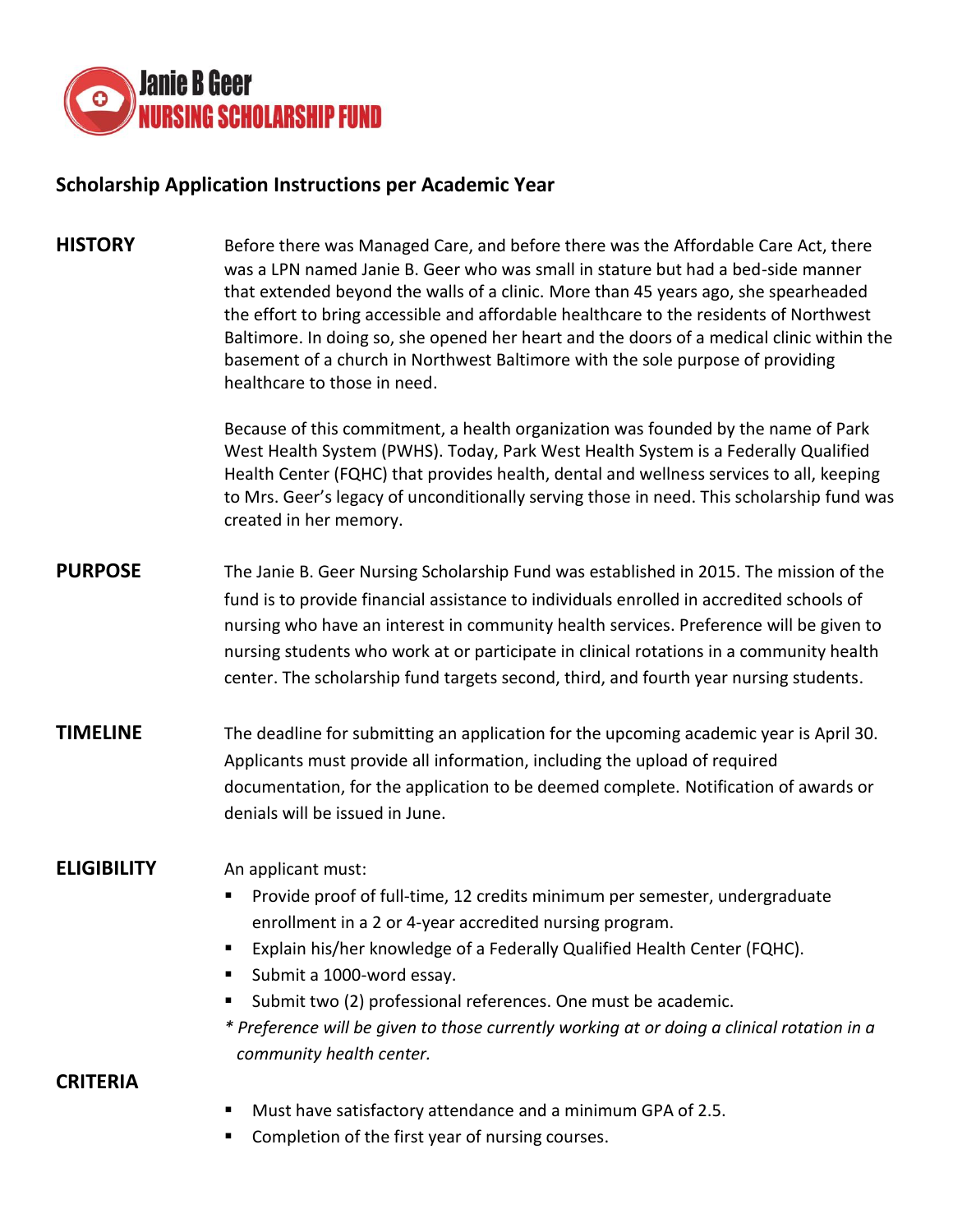

- Official copy of transcript from the Registrar's Office must be submitted. Unofficial transcripts are acceptable providing they clearly show institution, dates, courses and grades. Pre-nursing courses are not eligible.
- Plan to work at a Federally Qualified Health Center (FQHC) for at least two (2) years immediately after the completion of the undergraduate nursing program.
- Mandatory attendance at the Janie B Geer Scholarship Fund Golf Classic sponsored by Park West Health System in the year of award.

### **ESSAY**

Submit and upload a 1000-word essay in response to the below.

*Explain why you have chosen to pursue a career in nursing and how these studies will contribute to your immediate or long-term career goals. Describe any community or civic involvement and how it relates to your field of study. Finally, from a financial standpoint, please express your need for the scholarship.*

Essay must include your name and institution with address in the header. The essay is a very important component of the selection process. Your submission will be used by the JBG Nursing Scholarship Fund Committee and the Park West Board of Directors to help distinguish among applicants. Thus, insightful thoughts and perspectives are encouraged.

#### **AWARDS**

As many as four (4) scholarships up to the amount of \$2,500 each will be awarded annually and are limited to undergraduate studies at accredited educational institutions. Scholarships will be payable to the institution in two (2) equal installments. The second installment is contingent upon the awardee's satisfactory attendance and performance per college's guidelines for students of good standing. Scholarships are not automatically renewable but preference will be given to prior awardees in good standing. Current scholarship recipients must reapply each year and are limited to a total of three (3) awards if applicable.

#### **GENERAL RELEASE**

In the course of activities, the JBG Nursing Scholarship Fund Committee, Park West Health System and/or the news media may occasionally wish to interview, photograph or videotape applicants, their likeness or names for promotion purposes. With the award, applicants understand that they freely and without restraint grant the aforementioned the unrestrained right to perpetually own, utilize, alter or release subject matter at their sole discretion.